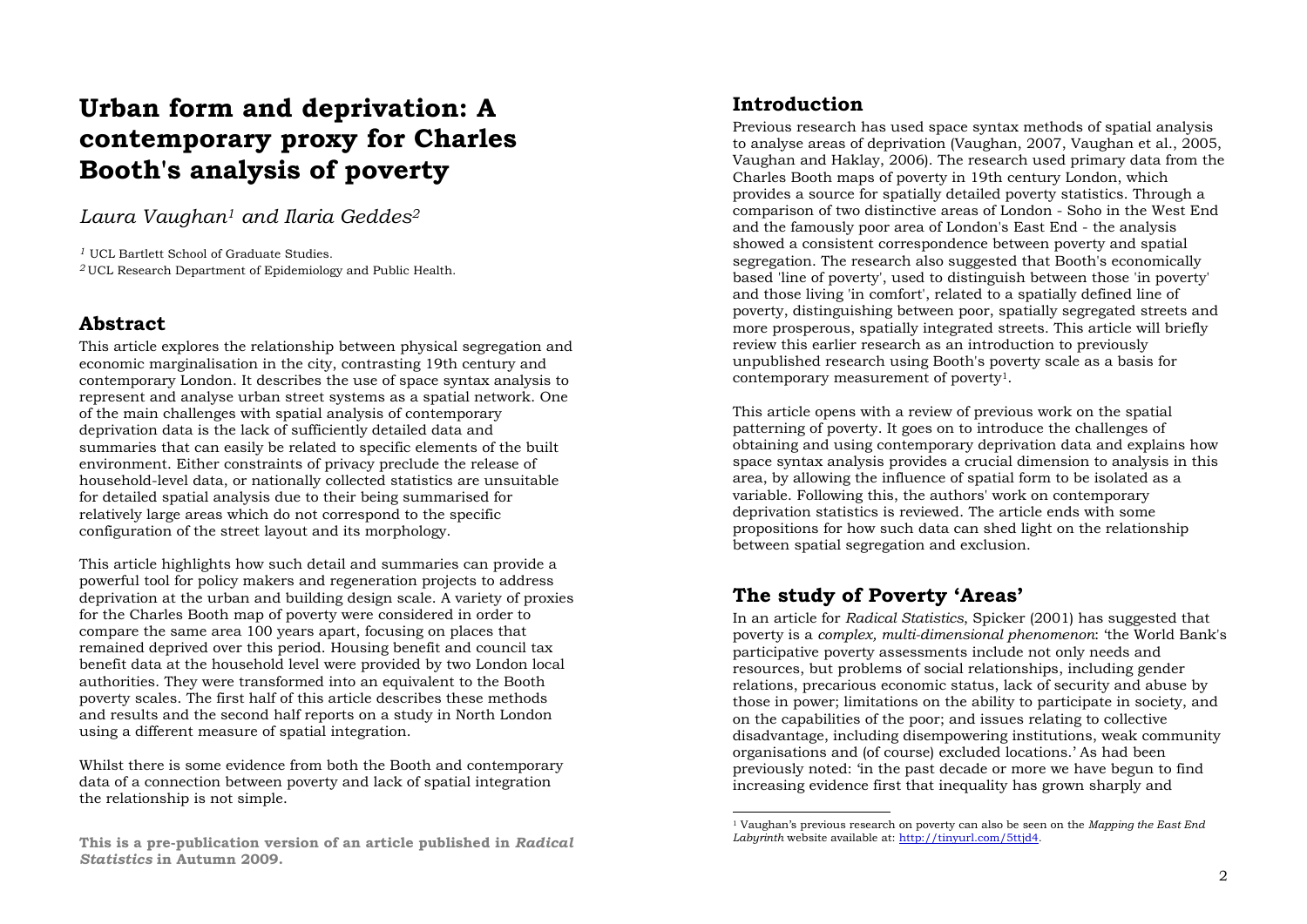secondly that it is more geographically concentrated' (Glennerster et al., 1999, p. 8).

Many studies of deprivation in the contemporary UK city follow this idea of using multiple measures of poverty (e.g. Carstairs and Morris, 1990), but these are based on census area summaries, due to the restricted availability of contemporary household based data. Typically these include measures of unemployment, overcrowding, no car and low social class (defined by economically active members of household, Lee and Murie, 1995).

The suggestion that spatial form can have an impact on the persistence of poor areas is supported by research using the Booth maps of poverty to understand the geography of poverty and its relationship with contemporary mortality from diseases associated with poverty in childhood. In this research Orford (2004), Orford et al. (2002) maintain that despite the many attempts to improve housing quality over the past 100 years, these interventions have 'failed to substantially alter the geography of poverty' (p. 34), due to their relatively small scale and lack of integration of poor and rich within the same area. Orford's team found that although the overall standard of living in the inner-London area had increased in the past 100 years, the spatial distribution of poverty in inner London is extremely robust. A century of change had failed to disrupt it (with the exception of the successful regeneration in the areas bordering the River Thames and north of the East End). Similarly, a White Paper on planning cities, (DTLR, 2000) indicates that "many of the areas of East London identified by Charles Booth in the late 19th century still show up today as having the worst social deprivation; in three wards in Tower Hamlets over 80% of children live in households that depend on means tested benefits" (DTLR, 2000, section 2.18).

This article maintains, similarly to Spicker, that it is vital to consider the physical form of the poverty area, since living in a poor area exacerbates the disadvantages of poor individuals – and the establishment of an area as 'poor' is the result of a series of processes which have an impact on the area's deprivation. These can be concentrations of inadequate housing, bad health and other cycles of areal economic deprivation. For example, the study by Dowler et al (2001) of availability of food required by various impoverished ethnic groups (indigenous White, Asian, Afro-Caribbean etc.) found that the people studied were disadvantaged in their ability to eat a healthy diet due to access (distance, lack of transport) and availability (limited range of food in local shops). Access to open spaces for recreation and for good health can also be limited for poor people (Greenhalgh and

Worpole, 2002) and the positioning of large supermarkets outside of poor areas can have a negative effect on the provision of a variety of cheap, healthy food too (Clarke et al., 2002). Similarly, studies in the 1980s and 1990s by the Space Syntax Laboratory found that living in poor areas makes individuals more vulnerable to crime (Hillier, 2002). Lastly, poverty can also lead to unequal access to jobs and thus high rates of unemployment in a particular area (Hamnett, 2003).

# **Data Challenges**

Various methodologies are employed in spatial inequality, deprivation or poverty measurement studies. Spatial deprivation can be measured with a limited use of GIS (Geographical Information Systems), and it can be analysed with statistical tools and methods, using geographical names as proxies for locations and by aggregating data to a larger area approximating a 'neighbourhood'. This is the case with the influential study of Noble et al. (2000), who developed an Index of Multiple Deprivation for the UK government. The proliferation of GIS in census studies and the availability of census data in GIS-friendly formats mean that increasingly more studies are using census information as the basis for their measurement of deprivation. This is the case in a study of the relationship between crime and deprivation by Bowers and Hirschfield (1999), in which data were published at enumeration district level – the smallest census unit that was available at the time.

Within the analysis of spatial configuration of deprivation, the detailed analysis of local variations is crucial. This, in turn, requires highly detailed and localised information about the socio-economic condition of the population under consideration. Whilst the increased computational capacity of GIS and the proliferation of detailed datasets has recently enabled researchers to look at the humangeography at a finer resolution than before (Bracken and Martin, 1995). Although use of statistics that are based on local, neighbourhood scale geographies is now common (Boyle and Dorling, 2004), work in this area continues to suffer from the Modifiable Area Unit Problem (MAUP)2. Orford (2004, p. 704) summarises the problem thus: "Since poor areas tend to be clustered within cities... measurements of concentrated poverty need to take into account spatial clustering or run the risk of under-estimating the

<sup>2</sup> The essence of the MAUP problem is that statistics summarised by arbitrary (or at the very least, physically meaningless) boundaries are subject to distortion and the incorrect reading of statistics, due to variations in values being masked by area averages. In addition, census output areas are problematic since they average together busy and quiet streets, residential and shopping streets, densely populated tower blocks and single-occupancy family houses.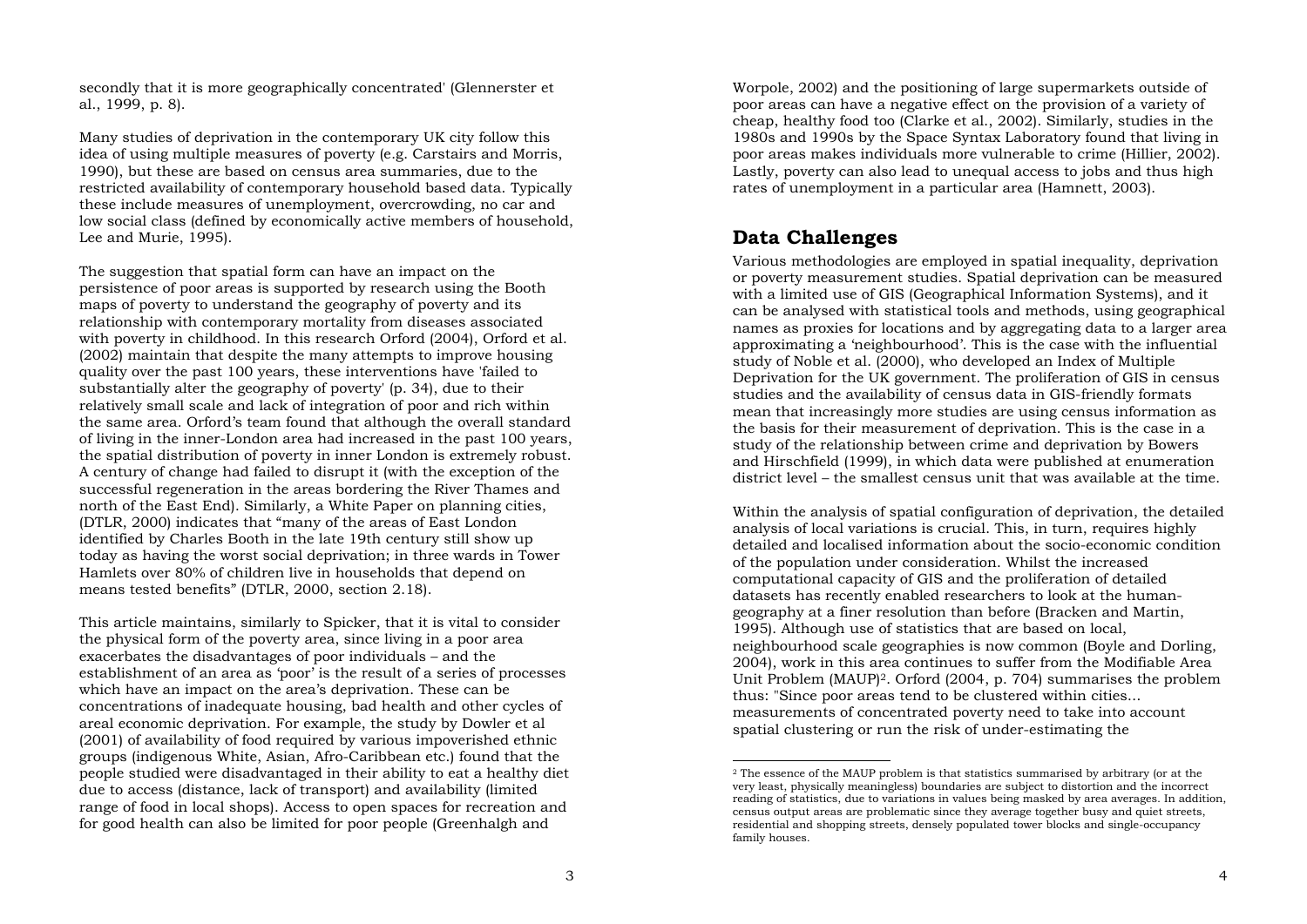concentration of poverty within the local population. Statistical measures of concentrated poverty must therefore be sensitive to the spatial configuration of the areas for which poverty is being measured and this implies the use of a spatial statistical approach." Yet even if the need for spatial detail is recognised, one of the main challenges with obtaining contemporary deprivation data is that spatially detailed data are subject to constraints of personal data privacy.

Researchers into the geography of poverty look jealously at colleagues in the USA, where detailed information is available to the public freely (Thurstain-Goodwin, 2003) and Sweden, where building-block economic statistics are commonly accessible (Marcus, 2007). In the UK these data are normally unavailable due to disclosure and privacy concerns, and even in areal outputs, data are adjusted to ensure confidentiality (Boyle and Dorling, 2004). In the UK it is only in the case of historical data (e.g. census data over 100 years old), that information on individuals and households is readily available. The research reported here therefore was unusually fortunate in obtaining the agreement of two inner-London borough councils to provide access to their household statistics3.

#### **Deprivation and spatial form**

One of the key debates in contemporary urban design and planning is the effect of planning on poverty. As stated by Spicker (2001), the state of poverty is a constellation of different kinds of deprivation, which have a complex interrelationship: "The forms of deprivation are patterned spatially by a series of urban processes, which lead to greater concentrations of problems in particular places" (ibid, p. 1) and it is evident that living in a poor area exacerbates one's situation, through the lack of access to jobs, food and so on, let alone leisure and culture.

Despite a growing recognition that there are observable patterns to poverty, it is rare to find studies which focus on the role of spatial form or urban design in the persistence of poverty. This is despite the fact that over a century ago Charles Booth recognised that space can have an effect on social outcomes, as pointed out by Reeder (1984) in his notes on Booth's maps: "a gas works or waterworks, a railway line, or just the alignment of a new street – seems to have served to reinforce slum tendencies. Booth and his team were repeatedly to

draw attention in later volumes to the importance of physical barriers"4.

# **Charles Booth and the spatial patterning of poverty**

The revolutionary work of Booth forms the background to this study. He was the first to outline the variation in the perceived black hole of poverty which was the East End. As mentioned above, Booth produced the first study of the detail of poverty and wealth. His books and maps published as *Life and Labour of the People in London* (Booth, 1889-93) are a study of the local economy of each part of London. The colouration of the maps based on supposedly clear-cut differentiation of poverty counts from street to street are accompanied by his own assessments about each district of the city which were based on house-to-house descriptions collected by Booth and his team of researchers (see the coloured insert giving a section of the handcoloured 1889 Booth map5). The maps show a delineation of poverty situation based on employment patterns. Underlying the classification is the recognition that some of the poor are there for no fault of their own and perhaps a reorganisation of space would eliminate the worse street culture, see Booth, 1891. As stated by Fishman (Fishman, 1988), 11) in *East End 1888*: "the poor were not a homogeneous class", but varied in their situation according to their work status.

Even the briefest of looks at Booth's map shows a distribution of prosperity to poverty in a pattern that closely follows the sequence of square and avenue to thoroughfare, road, street, alley, court, yard, to dead-end, rookery and slum. Booth frequently noted in his writing that physical boundaries such as railways had the effect of isolating areas, walling off their inhabitants and isolating them from the life of the city. The historical geographer Dyos describes how Booth's maps show how minor changes to the street layout frequently reinforced the tendency of poor areas to be cut off from the life of the city, writing how such changes "acted like tourniquets applied too long, and below them gangrene almost invariable set in… it was sometimes possible to run through the complete declension from meadow to slum in a single

<sup>3</sup> This access was carefully controlled to ensure personal data were held on a secured computer disconnected from the university's network. The data on individuals and households were deleted as soon as they had been compiled into street-scale data.

<sup>4</sup> Indeed there are plenty of 19th century references to the role of spatial organisation in poverty. See Dickens in the weekly magazine 'All the Year Round', XV (1866), p. 466: "Agar Town was merely a product of its environment, hopelessly trapped between Euston Station and King's Cross, with Regent's Canal and the Gas Works, adding further insult to its handicapped position within the city of London" (quoted in (Swensen, 2006), p. 34). 5 The hand-coloured version formed the basis of the map published in 1889, which can be viewed at http://tinyurl.com/7553os A revised version of the map, published in 1898-99 can be viewed here: http://booth.lse.ac.uk/ .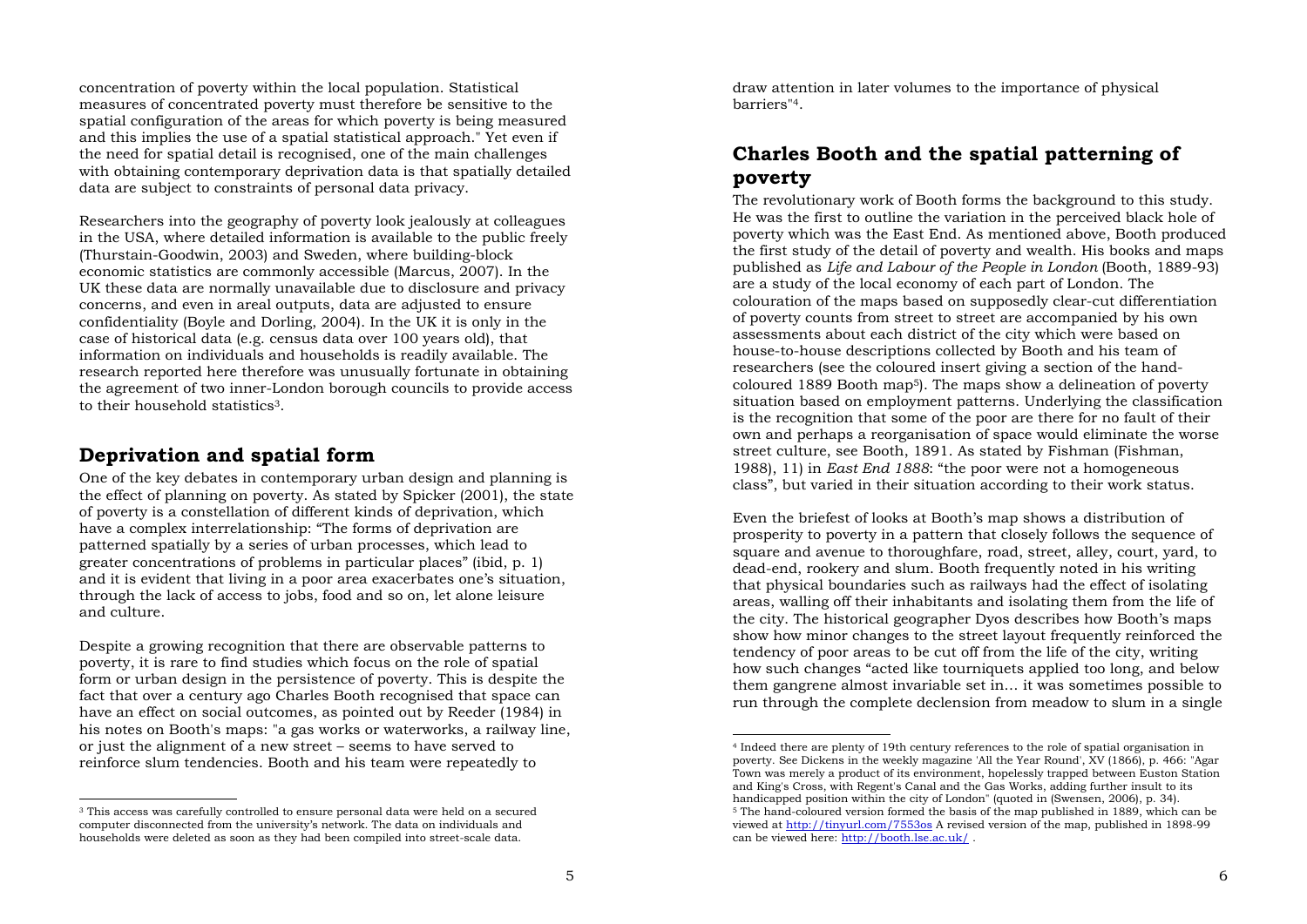generation, or even less" (Dyos, 1967). It is not only the fine-scale layout which seems to have had an impact on social conditions, creating pockets of irregularity in the urban grid. Larger scale obstacles in the urban fabric worsened the ability of people to move around and improve their social and economic conditions.



Overleaf: Detail from Charles Booth's hand-coloured Map of Poverty c. 1888-9 © Museum of London.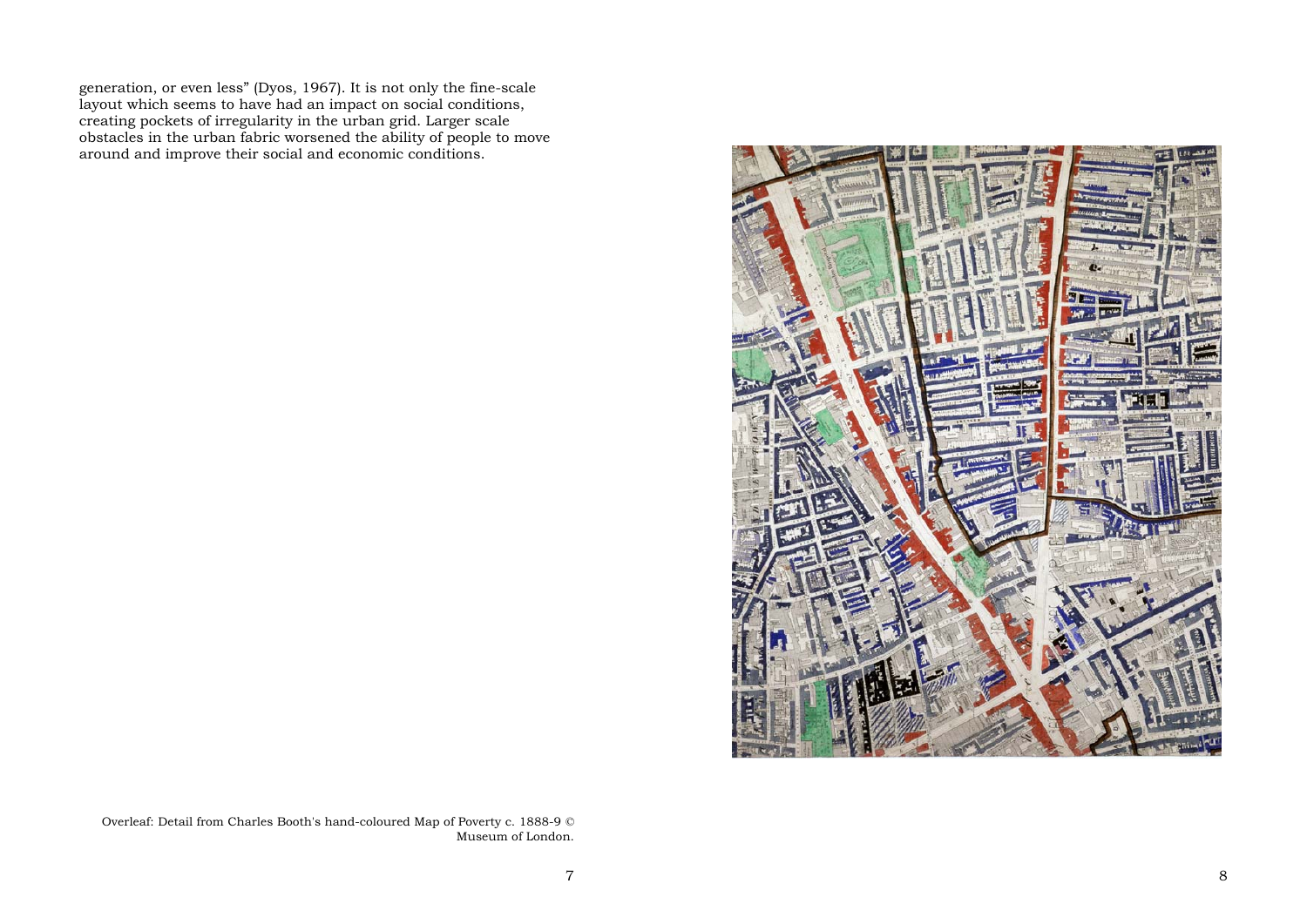# **Poverty and Spatial Configuration: East London**

The ability to quantify relational properties between spatial characteristics and detailed social data is critical to a detailed study of social/spatial segregation. Space syntax is ideal for this purpose. Space syntax is a theory of space and a set of analytical, quantitative and descriptive tools for analysing the layout of space in buildings and cities. Originating in the Bartlett School of Architecture, University College London in the 1970s, it started with an attempt to develop a method to systematically model and measure spatial form to see if there was an underlying architectural explanation for the social failure of 20th century English housing estates. The hope was that by learning to describe and analyse different kinds of spatial configuration, or pattern, in the city – for example the differences between the new social housing and traditional urban areas, which seemed *prima facie* to be critically different – it would be possible to detect any influence there might be on social factors in the construction of these spatial patterns and also to explore any consequences there might be in terms of how social life could and did take place. By learning to control the spatial variable at the level of the complex patterns of space that make up the city, it might be possible to gain insight into both the social antecedents and consequences of spatial form in the physical city.

Space syntax analysis is concerned with systematically describing and analysing streets, squares and all open public space as a continuous system in order to measure the spatial relationship between each street and its surroundings. This is done by taking an accurate map and drawing a set of intersecting lines through all the spaces of the urban grid so that the grid is covered and all rings of circulation are completed. The resulting set of lines is called an 'axial map'6. Space syntax analysis computes all the lines according to their relative depth to each other, using simple mathematical measures. The terminology used to describe this depth states how spatially *integrated* or *segregated* it is. The resulting numbers then form the basis for coloured up maps which represent the distribution of spatial accessibility.

Space syntax research into the Charles Booth maps (Vaughan et al., 2005; Vaughan, 2007) has found that socially or economically marginalized individuals follow distinctive patterns of settlement and that underlying these patterns were spatial conditions that may have influenced this distribution. For example, analysis found that Booth's London has had east-west inaccessibility, which was reflected in a west-east prosperity/poverty divide. Detailed spatial analysis found that interruptions to the grid structure significantly influenced the spatial configuration of a poverty area, giving rise to conditions of spatial and social segregation.

The research suggested that poorer classes are often disadvantaged by being marginalised spatially, and the formation of poor areas is the outcome of a complex socio-spatial process, which can be further influenced by the impact of the arrival of immigrants to an area. Analysis was made of the distribution of values for each group by a range of spatial measures (see Appendix for details).

| Booth Class<br>Description                                | Count | Radius 3 |       | Radius n |       |
|-----------------------------------------------------------|-------|----------|-------|----------|-------|
|                                                           |       | Mean     | $SD*$ | Mean     | $SD*$ |
|                                                           |       |          |       |          |       |
| 1. Lowest class.<br>Vicious, semi-criminal                | 90    | 2.7      | 1.1   | 1.089    | 0.149 |
| 2. Very poor, casual.<br>Chronic want.                    | 223   | 2.7      | 1.0   | 1.048    | 0.145 |
| 3. Poor. 18s. to 21s. a<br>week for a moderate<br>family. | 324   | 2.4      | 1.0   | 1.007    | 0.117 |
| 4. Mixed, Some<br>comfortable others poor.                | 1203  | 3.1      | 1.0   | 1.077    | 0.126 |
| 5. Fairly comfortable.<br>Good ordinary<br>earnings.      | 1048  | 3.4      | 1.1   | 1.099    | 0.124 |
| 6. Middleclass. Well-to-<br>do                            | 324   | 4.3      | 1.4   | 1.285    | 0.149 |
| 7. Upper-middle and<br>Upper classes. Wealthy             |       |          |       |          |       |
| Overall                                                   | 3212  | 3.2      | 1.2   | 1.096    | 0.146 |
| * SD = Standard Deviation                                 |       |          |       |          |       |

Table 1. Descriptive Statistics for Booth's Data

Radius 3 (Local) and Radius n (Global) *Integration*

Table 1 gives summary statistics for two of the measures, one which measures "local" *Integration* of each street segment within the most local grid structure (Radius 3 in columns 4 and 5) and another which measures "global" *Integration* over the whole district (Radius n in columns 6 and 7). Column 3 gives the count (number of street segments) in each group. The large standard deviations reflect the considerable overlap between the groups but there is a suggestion that the three lowest groups tend to be less integrated than the two highest, in particular the street segments inhabited by Booth's 6<sup>th</sup> group, "Middle class. Well-to-do" (coloured red on his map), are the

<sup>6</sup> For a fuller explanation of space syntax measures, see appendix to this paper.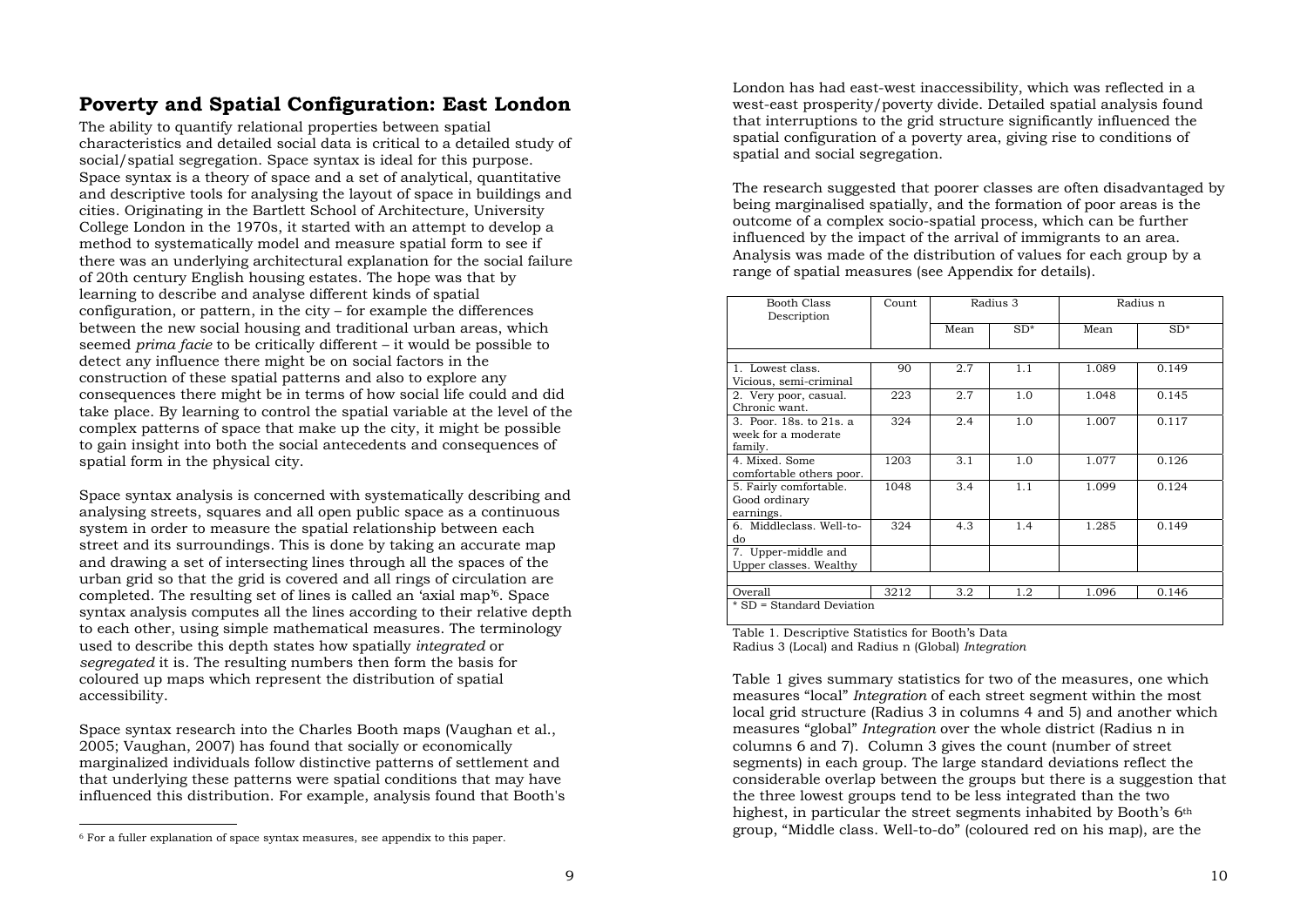most integrated on both measures. Vaughan et al. (2005) and Vaughan (2007) discuss possible reasons why group 3 might be less integrated both locally and globally than the more extreme groups 1 and 2 and conclude that fine-scale variations can give rise to conditions of spatial and social segregation, which in turn may contribute to the persistence of poverty in an area through time.

A comparison of the poverty patterns in the same area of East London today was made in order to test these findings in the transformed contemporary city. A variety of proxies for the classifications used in Charles Booth map of poverty were considered in consultation with housing experts at the local authority in order to make a comparison between the historical and the contemporary situation. The use of tax bands was dismissed as an option, firstly due to their being in some cases 20 years out of date, and secondly, since they relate to the property (and its value) rather than the situation of its inhabitants. Housing benefit and council tax benefit were chosen as the most appropriate indicators of whether individuals are below a threshold of need, and hence the closest to Booth's own form of assessment. As contemporary data are purely an indication of situation below a notional poverty line – a different adaptation of data from the Booth dataset was needed. It was decided to replicate Booth's method of classifying streets by computing a scale in which the greater the proportion of benefit recipients in a street segment, the lower it would sit on the poverty scale.

In order to calculate the proportion of households on benefit, Council Tax data were provided by the local authority so as to ascertain the number of households on each street segment (a segment is a street section between two junctions). The actual matching of households to street faces was more complicated then might be first thought since the precise location of a street address was occasionally distorted by the fact that the entrances to some blocks of flats are not always the nearest street to the building centroid, however a manual checking of data was done to overcome this problem7.

The households were categorised according to whether they received council tax benefit and/or housing benefit. The street segments were ranked by computing the number of households receiving benefits as a proportion of all households in that segment. The results were then summarised in 10% bands as shown in Table 2.

7 An automated procedure for address matching is currently being developed in Vaughan's suburban research project, see http://www.sstc.ucl.ac.uk/.

The spatial measures for the contemporary case were calculated based on an Ordnance Survey map from the year 2000, with spatial models drawn within a GIS environment and checked manually. The boundaries of the contemporary spatial model were closely the same as the historical model, with a 2.5 km approximate radius drawn around the study area in order to take account of its spatial context.

| Band                      | Count | Radius 3 |       | Radius n |       |
|---------------------------|-------|----------|-------|----------|-------|
| $\%$                      |       | Mean     | $SD*$ | Mean     | $SD*$ |
| Households                |       |          |       |          |       |
| on Benefit                |       |          |       |          |       |
|                           |       |          |       |          |       |
| A. $90 < 100$             | 27    | 3.2      | 1.4   | 1.38     | 0.225 |
| B. $80 < 90$              | 9     | 3.5      | 1.0   | 1.41     | 0.15  |
| C. $70 < 80$              | 8     | 2.5      | 1.2   | 1.36     | 0.25  |
| D. $60 < 70$              | 15    | 3.4      | 1.3   | 1.42     | 0.22  |
| E. $50 < 60$              | 38    | 2.8      | 1.3   | 1.32     | 0.21  |
| F. 40 < 50                | 30    | 3.05     | 1.3   | 1.365    | 0.19  |
| G. $30 < 40$              | 30    | 3.1      | 1.2   | 1.35     | 0.20  |
| H. $20 < 30$              | 25    | 3.3      | 1.2   | 1.39     | 0.17  |
| I. $10 < 20$              | 28    | 3.4      | 0.9   | 1.43     | 0.14  |
| J.<br>0 < 10              | 18    | 3.3      | 1.4   | 1.39     | 0.19  |
|                           |       |          |       |          |       |
| $(A \text{ to } J)$       | 228   | 3.1      | 1.3   | 1.38     | 0.20  |
| some on                   |       |          |       |          |       |
| Benefit                   |       |          |       |          |       |
| K. none                   | 175   | 3.7      | 1.3   | 1.46     | 0.19  |
| on Benefit                |       |          |       |          |       |
|                           |       |          |       |          |       |
| Overall                   | 403   | 3.4      | 1.3   | 1.41     | 0.20  |
| * SD = Standard Deviation |       |          |       |          |       |

Table 2. Descriptive Statistics for Contemporary Data Radius 3 (Local) and Radius n (Global) *Integration*

The results in Table 2 show that for both *Local Integration* (columns 3 and 4) and *Global Integration* there is more overlap than separation between the ten groups of street segments with at least one household receiving benefit but that the 175 street segments with no household receiving benefit tend to have higher *Integration* for both the local and global measures.

What is also striking though is that as in the historical case, there is a clustering of high-poverty streets with median *Integration*, whilst most poverty streets have the lowest spatial accessibility. One explanation of this is the difference in housing types between the two groups; with the high poverty cases being situated relatively close to the main street structure of the area.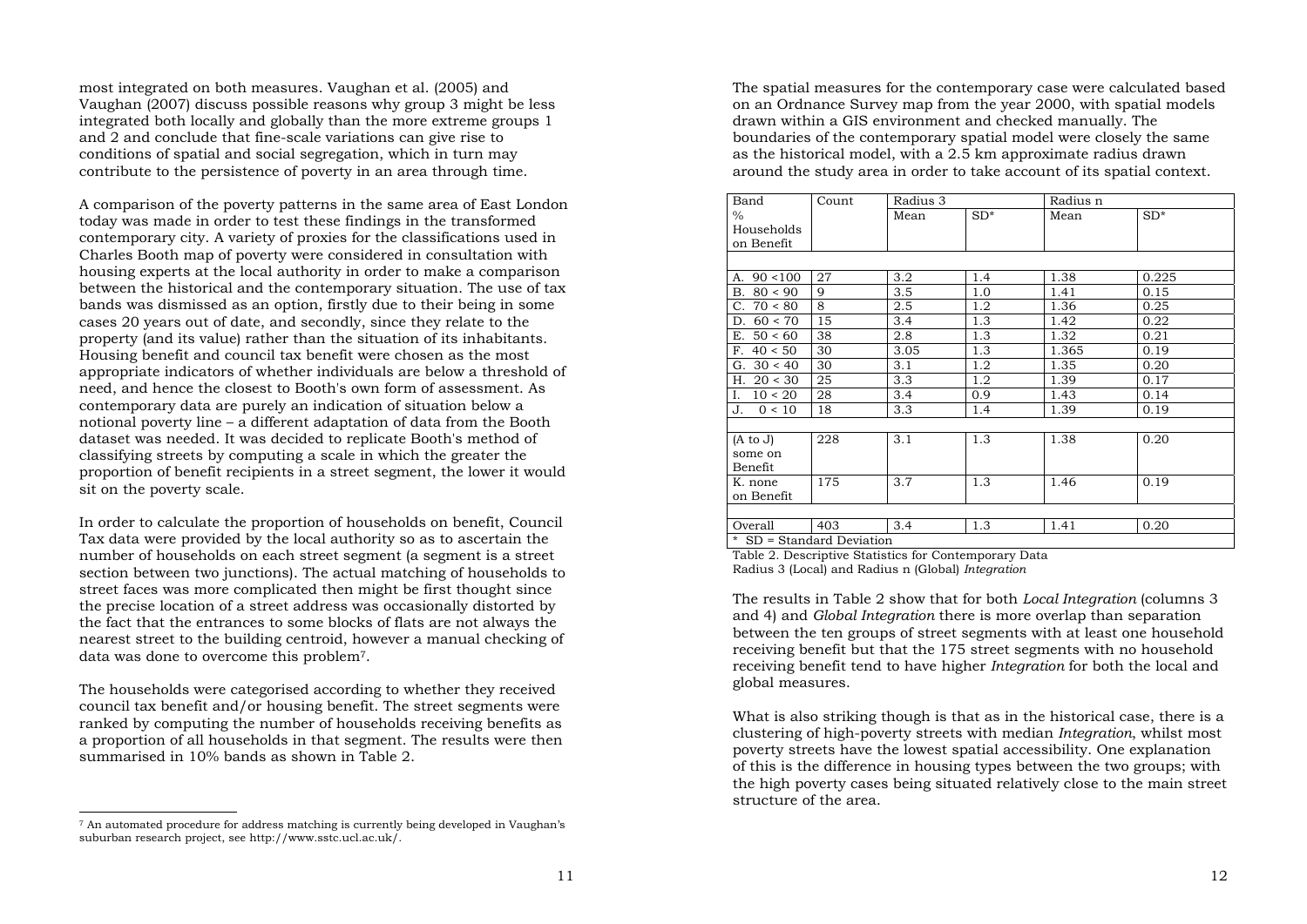Further observation of the spatial location of these various groups supports this finding, showing in fact two distinct groups of streets in bands A to C: those one to two streets away from the main thoroughfares well connected to the life, markets and workplaces of the area and those in the interstices of the area. It is likely that the shift of the poorest classes away from the edge of the City of London will increase in the next few years. This trend can already be seen, with buildings like the Soup Kitchen in Brune Street, now redeveloped as luxury flats (Figure 1).



Figure 1: 19th century Soup Kitchen in Brune Street, East London, now redeveloped into flats (Vaughan, 2009).

### **Poverty and Spatial Configuration: North London**

As a continuation to this research, a comparison was made of the urban morphology and house form within an inner-London Borough8. The study assessed levels of poverty in the London Borough of Islington and compared them with Charles Booth's survey of 1899.

The analysis focused on the space syntax measure of '*Choice'*, which essentially measures overlapping paths (using a graph network analysis algorithm). The degree to which a street section forms part of all paths at a set distance is quantified numerically and coloured on the map in a spectrum from red to blue. Analysis at a scale of 3.6km demonstrated that this measure is representative of route choices in the area, which is characterised by a dense transport and road infrastructure.

The reason behind the focus on the measure of *Choice* was recent developments in the analysis of spatial aspects of poverty (Orford et al., 2002; Bailey and Livingston, 2007; Vaughan, 2007). In particular Green and Owen's analysis of commuting distances in relation to levels of skills and qualifications, which showed the low commuting tolerance of unemployed and low-skilled people. Green and Owen (2006) contextualised their findings within the processes of wealth creation through the life course, including a variety of elements related to the built environment, such as access to educational and leisure resources, job opportunities and training, and, more generally, social interaction and networking as well as the quality of the environment. In the North London study, the radius found to best represent route choices in Islington fell within the range of 2Km to 4Km, the median commuting distance for the lowest skilled occupations in England and Wales (Green & Owen, 2006, p.24). The measure of *Choice* was therefore ideal for considering the range of distances from and access to these urban elements and facilities. It was evident that this analysis would be relevant even for the lowest skilled and would therefore be a good indicator of the relationship between housing location on shortest paths to and from all the above enabling elements that affect the persistence of deprivation in any given area.

Three study areas were selected to match the 'lower layer output' census statistical area of 1000-1500 people9; chosen because at this scale, areas are large enough include a variety of street types and urban elements: major and minor roads, a mix of land uses, a certain amount of public and green space, as well a variety of housing forms from different periods. This variety was needed to establish if there were any differences in the distribution of poverty according to different elements of the urban form. Two areas containing high numbers of benefits claims were selected for comparison; whilst a

<sup>8</sup> The research can be read in full in Geddes, 2007.

<sup>9</sup> Super Output Areas (SOAs) are designed to improve the reporting of small area statistics. They are made up of aggregated Output Areas (OAs), the smallest geographic level used in the 2001 Census. They range in size – with the smallest, Lower Layer Output Areas (LLOAs), being the one used in this study. Its population ranges from 1000-1500. LLOA comprise normally 5 OAs ((Research and Intelligence Team, 2008).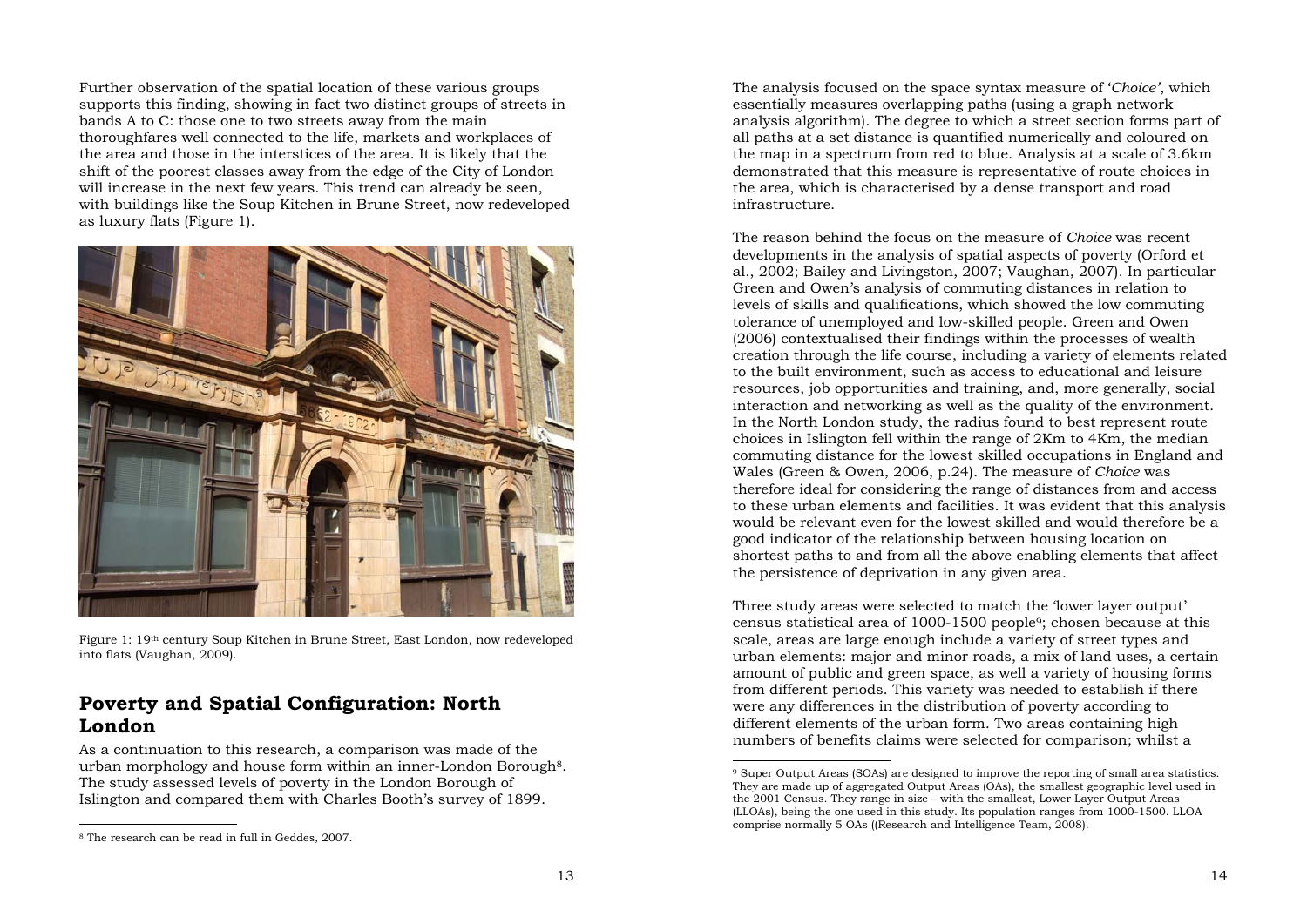third, less deprived and with a low numbers of claims, was also included for validation purposes. Another criterion for selection was social make up (see Table 3). This was done in order to gain insight into whether social variables play a part in the distribution of poverty and/or interact with spatial and housing variables in characterising deprivation areas. The benefits data were plotted and summarized in a similar manner to the East London study. Around 75% of the records in the dataset were geo-referenced by Islington Council; of the remaining 25% those that were located within the study areas were geo-referenced manually by the author. The data were plotted into MapInfo GIS software, and, as the households do not bear a unique reference number, it was not possible to join the two datasets in such a way that each record corresponded to each household with a value showing whether each was claiming either or both. The two datasets were therefore summed, rather than joined, resulting in each household being identified by none, one, or two records. In order to draw the proportion of the claims a dataset of all residential properties in Islington was necessary and this was provided by the Council in the form of a gazetteer of all properties. This needed to be cleared of properties which have uses other than residential: some were descriptively recorded in the gazetteer, but many were not and had to be identified and removed by recording different land-uses on site. This method bears some scope for error as some non-residential uses, such as small offices above shops or in other mostly residential buildings, or underground garages, may not be identifiable simply by observation. However, the author checked a range of buildings to ensure that the number of actual residential properties corresponded to the number in the gazetteer, by looking at flat numbers on the Ordnance Survey (OS) map or on the actual properties' bells; this was consistently found to be correct10. At this stage, 'Booth-like' blocks of residential properties were drawn in the GIS system to correspond with street segments<sup>11</sup>, literally each segment of each street from junction to junction. This is the smallest element of the urban form which can be treated as a separate object, measured and analysed with space syntax techniques.

|                                                                                     | Case | Case | Case                            |                                                       |                                                        |                         |
|-------------------------------------------------------------------------------------|------|------|---------------------------------|-------------------------------------------------------|--------------------------------------------------------|-------------------------|
|                                                                                     | A    | B    | C                               | Islington                                             | London                                                 | England                 |
| All People Count                                                                    |      |      |                                 |                                                       |                                                        |                         |
| Population                                                                          | 1488 | 1483 | 1541                            | 175,797                                               | 7,172,091                                              | 49,138,831              |
| <b>Persons</b> Percentage                                                           |      |      |                                 |                                                       |                                                        |                         |
| Ethnic Group White                                                                  | 60%  | 84%  | 75%                             | 75%                                                   | 71%                                                    | 91%                     |
| Ethnic Group Asian                                                                  | 11%  | 3%   | 5%                              | 5%                                                    | 12%                                                    | 5%                      |
| Ethnic Group Black                                                                  | 21%  | 7%   | 14%                             | 12%                                                   | 11%                                                    | 2%                      |
| Ethnic Group Other                                                                  | 8%   | 6%   | 6%                              | 8%                                                    | 6%                                                     | 2%                      |
| General Health Good                                                                 | 63%  | 72%  | 62%                             | 68%                                                   | 71%                                                    | 69%                     |
| General Health Not<br>Good                                                          | 15%  | 9%   | 14%                             | 11%                                                   | 8%                                                     | 9%                      |
| <b>Economically Active</b><br>Unemployed                                            | 6%   | 4%   | 7%                              | 6%                                                    | 4%                                                     | 3%                      |
| Aged 16-74 No<br>Oualifications                                                     | 29%  | 18%  | 36%                             | 25%                                                   | 24%                                                    | 29%                     |
| <b>All Households Count</b>                                                         |      |      |                                 |                                                       |                                                        |                         |
| Households                                                                          | 675  | 748  | 758                             | 82,281                                                | 3,015,997                                              | 20,451,427              |
| <b>Households</b> Percentage                                                        |      |      |                                 |                                                       |                                                        |                         |
| Owner Occupied                                                                      | 21%  | 50%  | 20%                             | 31%                                                   | 56%                                                    | 68%                     |
| Council, HA or RSL                                                                  | 62%  | 34%  | 59%                             | 49%                                                   | 26%                                                    | 19%                     |
| Shared Ownership<br>Private Landlord and<br>Other<br>$-11 - 2$ . Commercial 0001. C | 17%  | 16%  | 21%<br>وبالان والمتعاطف فتفاضله | 20%<br>$\mathbf{1}$ and $\mathbf{1}$ and $\mathbf{1}$ | 18%<br>$\mathbf{M}$ of other has a set of $\mathbf{L}$ | 13%<br>$- - 104 - 1111$ |

Table 3: Summarised 2001 Census statistics derived from Neighbourhood Statistics (http://www.neighbourhoodstatistics.gov.uk/dissemination/ last accessed 26 June 2007).

By running queries in the GIS system, the number of properties in each block was retrieved and doubled to gain the number of potential claims (2 per household, 1 for housing benefit and 1 for council tax benefit), the number of claims was also retrieved and thus the proportion of actual claims out of potential ones calculated. These are summarised in Table 4 and plotted in Figure 2.

<sup>10</sup> All purpose-built blocks with flat numbers reported in the OS landline map were checked. Thirty buildings per area comprising terraced houses and mixed used blocks were checked on site. The scope for error remains greater for the latter type of housing. 11 The method used here for data compilation is different from that used by Booth. He summarised poverty along the street blocks in an 'organic' way, from gap to gap in the blocks or between blocks. Here the compilation is linked to the specific spatial elements of the street segments. Although, these are similar to Booth's blocks and can be visually compared, they cannot be statistically compared because of the difference in methodology.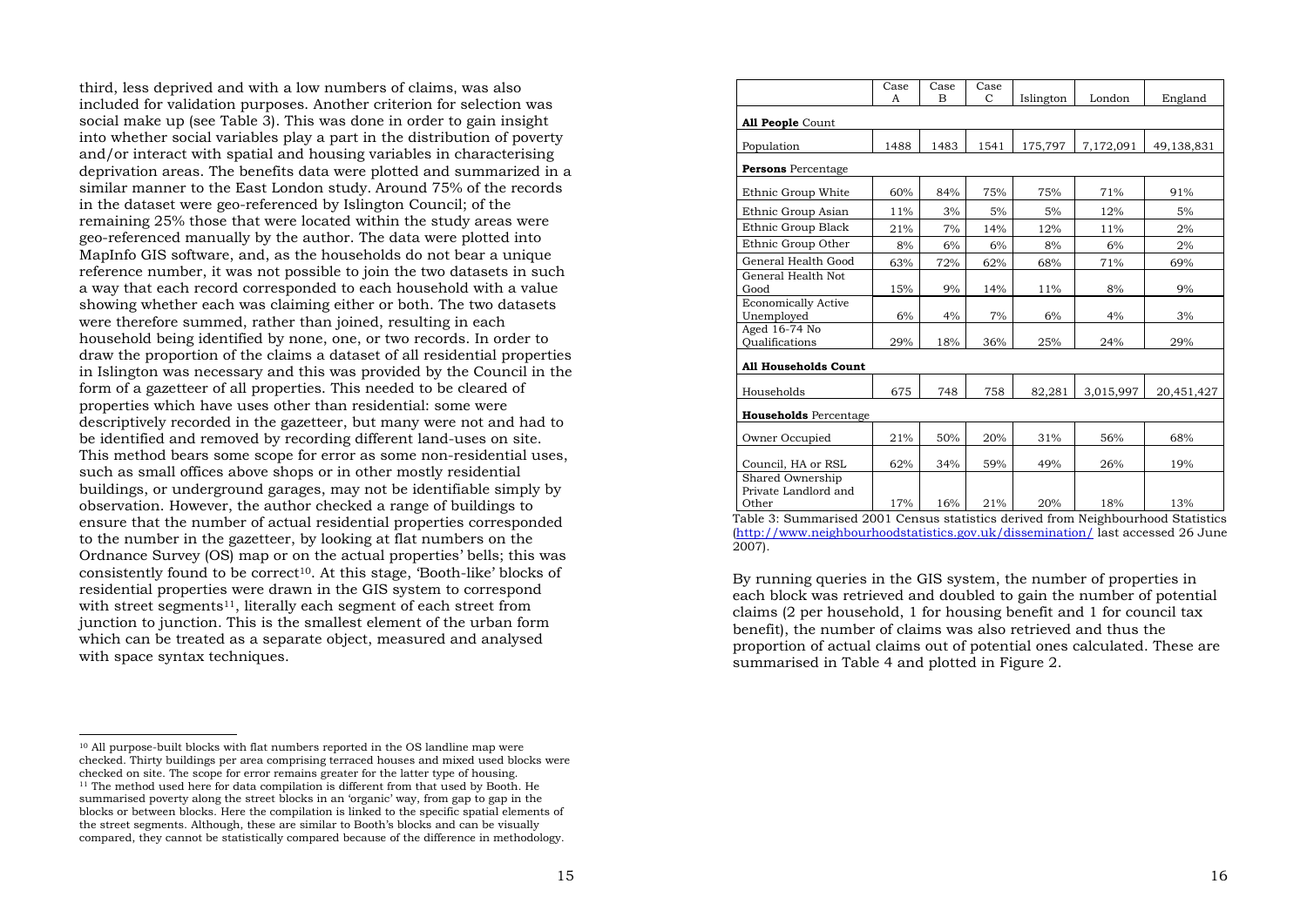| Range of % Benefit Claim | Case A   | Case B   | Case C   |
|--------------------------|----------|----------|----------|
| None                     | 1.8      | 59.8     | 2.8      |
| 1% to 9.9%               | 3.5      | 13.4     | 2.8      |
| 10% to 19.9%             | 10.5     | 4.9      | 14.1     |
| 20% to 29.9%             | 8.8      | 4.9      | 15.5     |
| 30% to 49.9%             | 21.1     | 9.8      | 18.3     |
| 50% to 69.9%             | 45.6     | 7.3      | 26.8     |
| 70% to 100%              | 8.8      | $\Omega$ | 19.7     |
|                          |          |          |          |
| Total (number of blocks) | 100 (57) | 100 (82) | 100 (71) |

Table 4: Percentages within each poverty range (% benefit claims) for blocks by area.

Thematic maps were created from these data by colouring up street blocks according to poverty bands from 0 claims, through three ranges from 1% to 49.9% claims, to two last ranges, which are considered poor (50% to 70%) and very poor (70% to 100%)12.

These are given in Geddes (2007) 'The Housing Forms and Urban Morphology of Poverty Areas in the London Borough of Islington' and can be seen at http://eprints.ucl.ac.uk/4975/1/4975.pdf which also shows Booth's poverty maps of the same areas and maps showing the level of *Choice* for each area both for the contemporary street configuration and for Booth's time. As an example the poverty map and the spatial analysis map of *Case A* are given in the image below.



<sup>12</sup> This is a somewhat arbitrary threshold for poverty, but useful to identify particularly problematic blocks on the basis that a block is to be considered poor if 50% or more of its households are in need of housing or council tax benefits, and very poor if less than a third are able to sustain themselves without these benefits.

From these maps and from more detailed exploration of the three areas we observed:

In the contemporary *Case A* area social housing was found to correspond very closely with clusters of benefit claims. Much of the remaining housing comprises traditional terraced houses. The spatial analysis of the area showed that the most prosperous blocks are generally located along the streets with high *Choice* values, whilst the poorer blocks are actually accessed from the deeper circulation system that was created at the back of these roads in the middle of the blocks.

Charles Booth's survey of the same area shows it to be evenly a 'middle-class, well-to-do' area, with slightly lower classes (the 'fairly comfortable') along the main roads. The housing is made up of large blocks of back-to-back terraced houses, which dominate and structure the street system. Communal outdoor space is minimal as this is taken up by private gardens, the backs of which are rarely run through by pathways.

Although the middle classes still take up the most accessible roads, some of the poverty classes are found along high *Choice* segments too, primarily the major route through the area. This is possibly related to the fact that this major route also shapes the boundary of two more deprived and more fragmented areas.

The analysis of *Case B* showed a somewhat different picture. The contemporary distribution of benefits showed that the poorest blocks are located in the southern part of the area. Many of the poverty blocks in the southern area are also associated with social housing. Much of the housing in the area is traditional terraced houses, which are accessed from main streets rather than from pathways deeper into the blocks. *Case B* was subject to much less post-war redevelopment than the other two and Modernist housing is almost absent, except for the area to the east, where the street structure has changed dramatically, has become more fragmented, and comprises the poorer blocks found here.

The hierarchy of poverty within this area has remained that of Charles Booth's times: a striking divide between north and south highlighted by the barrier of the river, which continues to act as one of those physical barriers often mentioned by Booth as reinforcing persistent deprivation trends.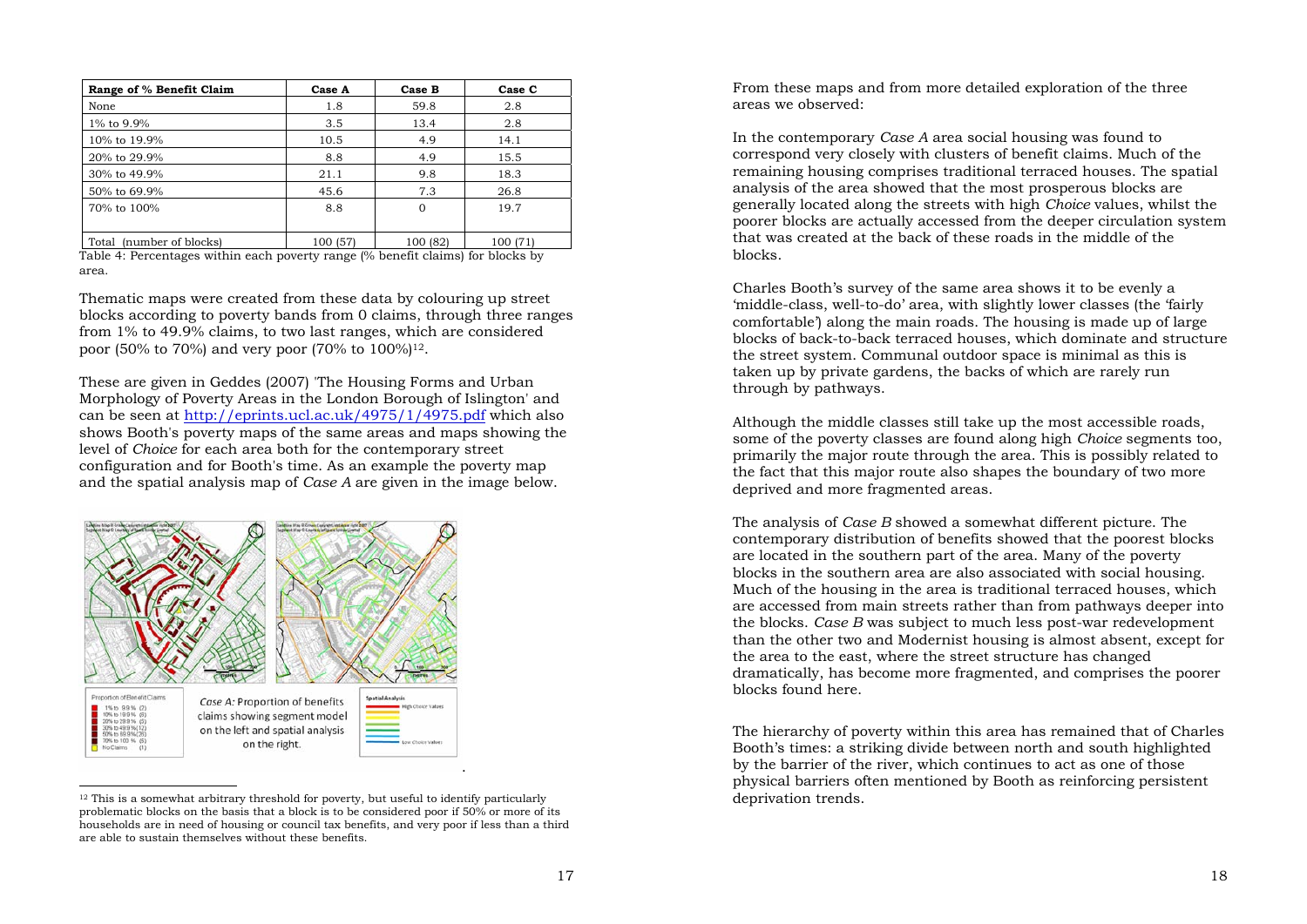In *Case C* the contemporary distribution of poverty is characterised by three areas: a very poor area made up of mostly 1970s social housing blocks in the north; a second, poor area, largely made up of a postmodern social housing estate built in the 1990s, and, finally, a more mixed area in between the two, largely made up of traditional terraced houses.

The area retains similarities with Victorian times: the traditional blocks in the central part of the site belong to the 'fairly comfortable' classes. Much of the site was not developed at that time and a comparison between the spatial properties and values of the area would not be significant in revealing how the area has changed over time.

Geddes (2007) found that the distribution of classes across the housing stock in the Islington area is not solely market driven and therefore is likely to be somewhat skewed by the intervention of the welfare state. Social housing provision is naturally associated with a level of poverty, especially in present day London where this has become the domain of the lowest skilled and unemployed as the working classes, for whom much of this housing was originally designed, slowly moved out of this tenure into the private rental or ownership market (DCLG, 2008). However, the spatial analysis revealed significant findings on a number of occasions, especially when different tenures were more equally mixed throughout the area rather than clustered together in larger estates. In this case the distribution of poverty can be analysed spatially because it is still market driven and thus has a natural relationship with people's means to meet a private market rental or purchase price.

Figure 2 plots the percentage benefits claims against the measure of *Choice* (on a log base 10 scale) for each of the three areas, thus, allowing comparisons between them.



Figure 2: Percentage of benefit claims plotted against *Choice* measure (on a log base 10 scale using a radius of 3.6 km) for Cases A, B and C. Each point represents a block of residential properties. The lines are the default *lowess* (locally weighted scatter plot smoother) lines in the statistical package R. For Cases A and C they show a general downward trend in percentage as *Choice* increases. The main feature of Case B is the relatively high number of blocks having zero percentage benefit claims.

Overall, blocks with lower levels of *Choice* tend to have higher levels of benefit claims and vice versa. This is an important finding because it suggests a relationship between the ability to access the highest number of shorter possible routes from one's residence and the ability to create wealth13. In *Case B* the relationship is more complex due to the large number of blocks with no benefit claims but *Choice* levels spread across the whole range.

Each point represents a block of residential properties. The lines are default *lowess* (locally weighted scatter plot smoother) lines in the statistical package R. For *Cases A* and *C* they show a generally downward trend in percentage as *Choice* increases. The main feature of *Case B* is the relatively high number of blocks having zero percentage benefit claims.

It can be argued that for the *Case A* area the building of large amounts of social housing does not necessarily skew the natural distribution or have an impact on the hierarchical wealth structure of one area. This is because the location choice for the construction of social housing has in itself been largely market driven: it often corresponds to areas that were poor in Victorian times. These are likely to have been the focus of slum clearance in post-war England, thus creating a situation where the private, wealthier housing market has retained its residential areas from the past, and the social market has been relegated to less desirable, cheaper areas.

<sup>13</sup> This pattern is more marked in *Case A*, correlation -0.5 than in *Case C*, correlation -0.4.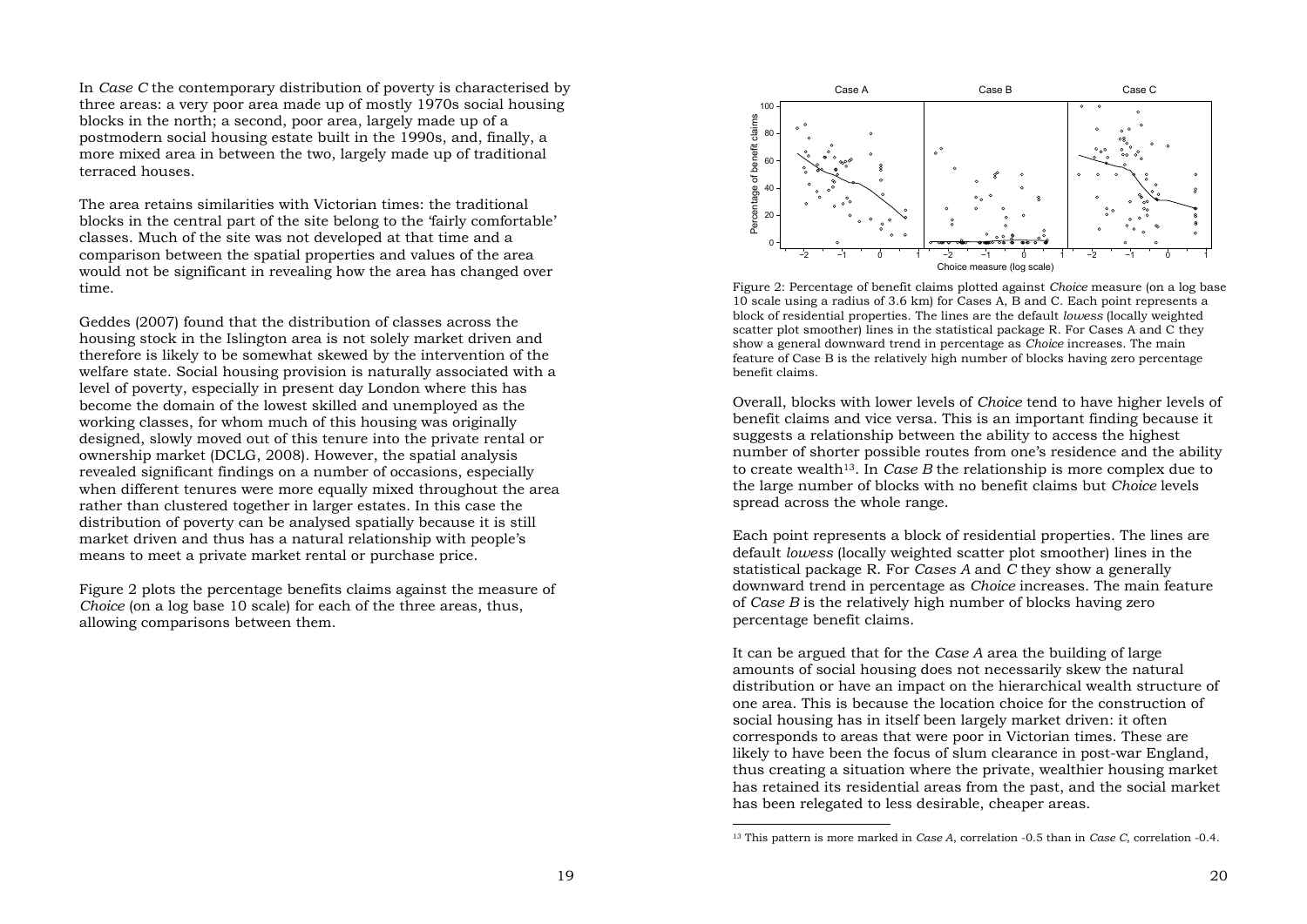In *Case C*, as in *Case A*, it was noticeable that most of the poor and very poor block entrances are situated on segments with low *Choice* values. However the slightly weaker relationship between poverty and *Choice* could be because in *Case C* social housing is clustered together into two areas and separated by traditional blocks of private housing.

*Case B*, which has the lowest proportion of benefits claims, was found to have higher average *Choice* values when compared with the *Cases A* and *B*. It can be suggested that the relationship between benefit claims and *Choice* values is distorted in this area because its population is more polarised. The poor still tend to be located in the less accessible areas, but so are many of the wealthy residents. In the case of the latter, spatial segregation could be a conscious preference to live in well-maintained areas by a population that can overcome distance more easily due to their access to private cars.

#### **Discussion**

Vaughan et al's (2005) findings of a relationship between poverty groups and values of *Local Integration* in Charles Booth's 1889 map of the East End of London were not repeated in the contemporary case – there was a weaker relationship between pockets of deprivation and local potentials of movement. However, as discussed above, the distribution of poverty in modern times is likely to be less straightforward than for Victorian times. Whereas in the past poverty was the main constraint on housing choice, nowadays it is affected by allocation policies, the socio-economic make up of an area, and other factors relating to the market desirability of the housing, such as the quality of the environment, the transport infrastructure, as well as stigmatisation of social housing on the one hand and popularity of historical properties on the other. Moreover Vaughan (2007) found that, unlike Islington, these areas had a long history of being 'cut off' from life in the city, as well as comprising large areas of wide-spread deprivation. The spatial scale at which deprivation corresponds to network accessibility in modern times is likely to be related to the transport developments that allowed modern society to become more highly mobile than in the past. This is even more likely to be so in the dense environment of inner London, where the inhabitants have easy access to transport nodes, shops, and various services (although variations of access to larger shops by public transport were found to correspond to poverty).

Variations in the spatial distribution can be explained by close observation of the nature of residential areas and their socio-historic contextualisation. In this regard, Charles Booth's map has proved invaluable in revealing similarities and differences between modern times and the past, and therefore between different types of housing and urban structures. The phenomenon of spatial fragmentation caused by Modernist architectural designs and space layout as analysed comprehensively by Hanson (2000) had a demonstrable impact on patterns of local accessibility in the Islington cases of social housing developed after World War II. It is suggested here that the change in the spatial distribution of wealth from Booth's times can be linked to this fragmentation, which had the effect of polarising the spatial situation of poor and wealthy, where formerly they would have been more likely to live cheek-by-jowl.

Further research by Geddes found a relationship between the distribution of poverty, low *Choice* values and housing forms which are inward-facing and have few doorways to the street, as well as with the presence of poorly used public and communal spaces; the pictures below (Figures 3 and 4) from *Case B* and *Case C* respectively are good example of such a poorly constituted environment.



Figures 3 and 4: housing with high proportions of benefit claims located on low *Choice* segments, with no front doors facing the public domain and overlooking either a blank wall or a poorly-used public space.

This phenomenon is partly due to the fact that much social housing comprises developments influenced by Modernist ideas, which often bears such characteristics. These ideas were applied to much public housing in the 1960s and 1970s, but the private market generally steered clear of them, always preferring more street-facing, traditional housing forms. Whilst the extreme poverty that was present in Booth's time has a different structure in a modern welfare state, the outcome of cutting off people from the life of the city is the same now, as then – lack of access to work if public transport is at a distance, lack of access to healthy food if local retail centres have insufficient footfall to sustain them and a lack of housing variety, which means that social integration becomes a greater challenge (Lupton, 2004, p. 24.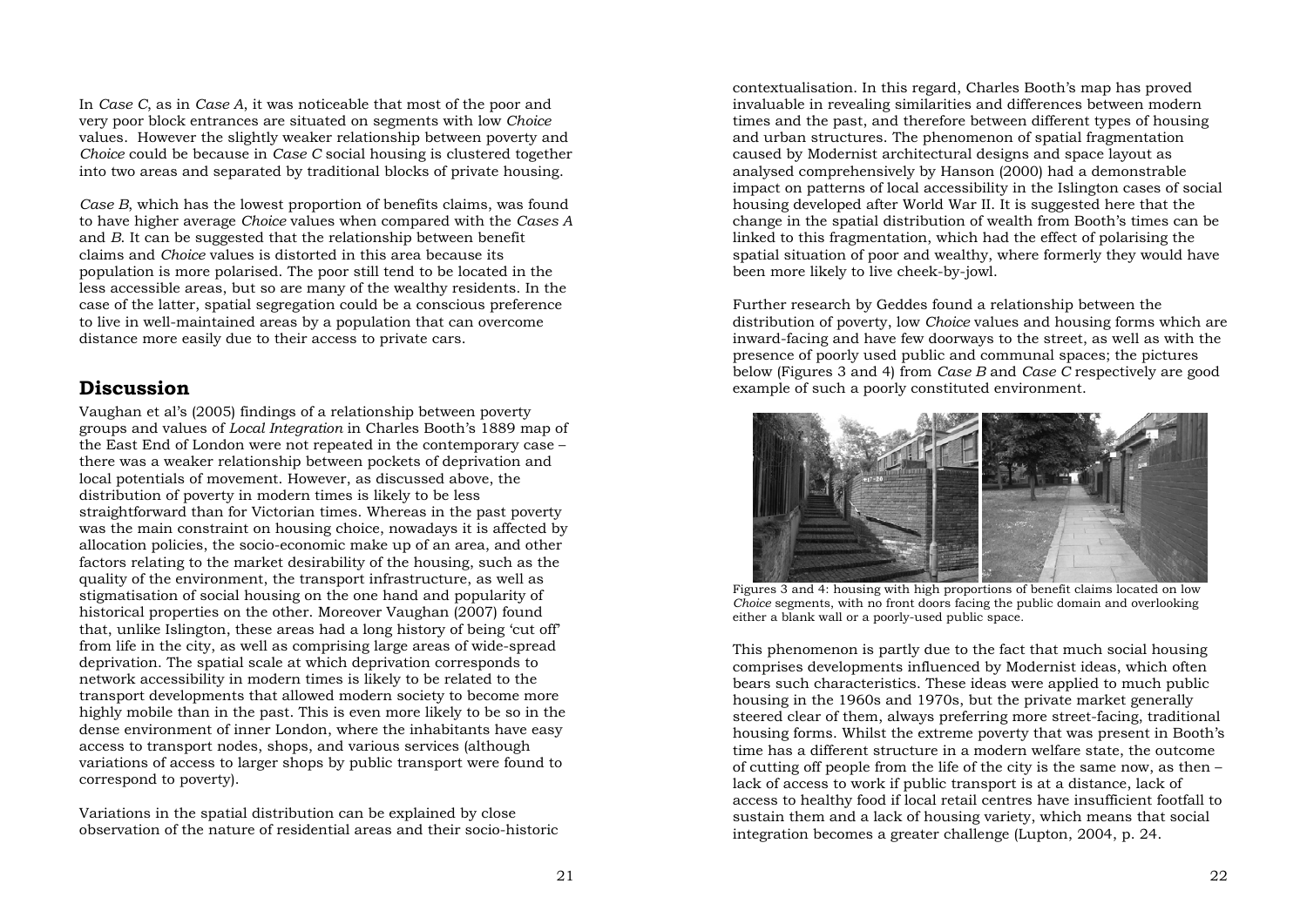#### **Conclusions**

London's housing morphology has been transformed since the late 19th century in a number of ways. First, the various Acts which came into play from 1890 onwards; specifically shaping urban form by stipulating minimum street widths, maximum ratio of height to street width, no courts, and no entrances closed off from the streets and no dead end streets. The outcome of these rules has been building at higher densities, with greater distance between the blocks than before. Instead of building dense aggregations of two storey houses arranged in courts and alleys, housing was constructed with a setback from the road in front of the block to cope with the new height requirements, and with open space between the blocks at the rear. For the first time legislation explicitly defined the ways the buildings could be arranged and guaranteed that in the future there were to be no more complicated arrangements of rooms without outside access, light and air (Vaughan, 2008). Second, the subsequent transformation of the city in the 20th century with municipal and government-led housing provision has had the unforeseen outcome of increased spatial segregation due to the fragmentation of street space to a deeper, more enclosed and hierarchical system, with an inward-facing morphology that puts doorways at a distance - both physical and mental - from the street life (Hanson, 2000, 100). The social outcome of this literal fragmentation of the street-based society has been profound; with position of people with the least capacity to overcome social and physical distance in the most remote positions within the urban structure.

It is apparent that the legislative and market context has undergone an equally significant change. Whilst in the 19th century the spatial distribution of deprivation was part of a bottom-up process relating to the availability of cheap property alongside a need for the poor to live in close proximity to places of work, subsequent developments of the welfare state<sup>14</sup> alongside cheaper transport has had the effect of redistributing deprivation in a more spatially polarised pattern. In the past, the street layout contained a fine grain of poverty and relative prosperity cheek by jowl, creating a situation of high levels of economic interdependence between economic groups.15 In the contemporary city a greater polarisation of wealth has developed: a situation where the poorer, often in social housing, and the richer, often owner-occupiers, are both to be found in the more isolated areas of the urban system (by need for the former and by choice for the

latter): "both poor and wealthy households have become more and more geographically segregated from the rest of society" (Dorling, 2007, *key points*).

Since the 1980s, when Alice Coleman's (1985) polemic against modernist housing and Bill Hillier's (1986 & etc.) subsequent critiques of the modernist 'utopia' became at the centre of the debate around 'the housing problem', the importance of understanding the contribution of spatial form to social outcomes has become increasingly relevant to housing design. Whilst space syntax concepts of accessibility and integration have permeated modern housing theory, it is apparent that management and social programmes are seen to be of equal importance (Lowenfeld, 2008). Yet, it is clear that a sea change has taken place, with the contribution of architecture to emergence of social deprivation now lying at the heart of urban regeneration discourse. The need for architects and urban designers to shape urban form in such a way that the poor are not disadvantaged by spatial segregation is now being written into the planning system.16 "Today, permeability, integration and constitutedness are like 'motherhood and apple pie'" (Hanson, 2000, 97).

# **Acknowledgements**

The authors would like to thank the editors of Radical Statistics for their helpful comments on an earlier version of this paper and to Dr Rex Galbraith, UCL Department of Statistical Science for his kind assistance with Figure 2. The Booth study referred to here was funded by the UK Engineering and Physical Sciences Research Council (EPSRC) for a 24 months' project (15/09/03-14/09/05) based at the UCL Bartlett School of Graduate Studies. This was an EPSRC First Grant project, ref: GR/S26163/01.

#### **References**

- Bailey, N. & Livingston, M. (2007) 'Population turnover and area deprivation'. Bristol, Joseph Rowntree Foundation.
- Booth, C. (Ed.) (1889-93) *Life and Labour of the People in London,*  London, Macmillan.
- Booth, C. (1891) 'Enumeration and Classification of Paupers, and State Pensions for the Aged', *Journal of the Royal Statistical Society,* 54, 600-643.

<sup>14</sup> Indeed, Booth's petitioning to Parliament for an old-age pension can be seen as the precursor to the welfare state (Booth, 1899).

<sup>15</sup> See Davin, 1996 pp. 158-159.

<sup>16</sup> For example, Croydon Metropolitan Centre Area Action Plan for London Borough of Croydon. http://tinyurl.com/6lnrzw.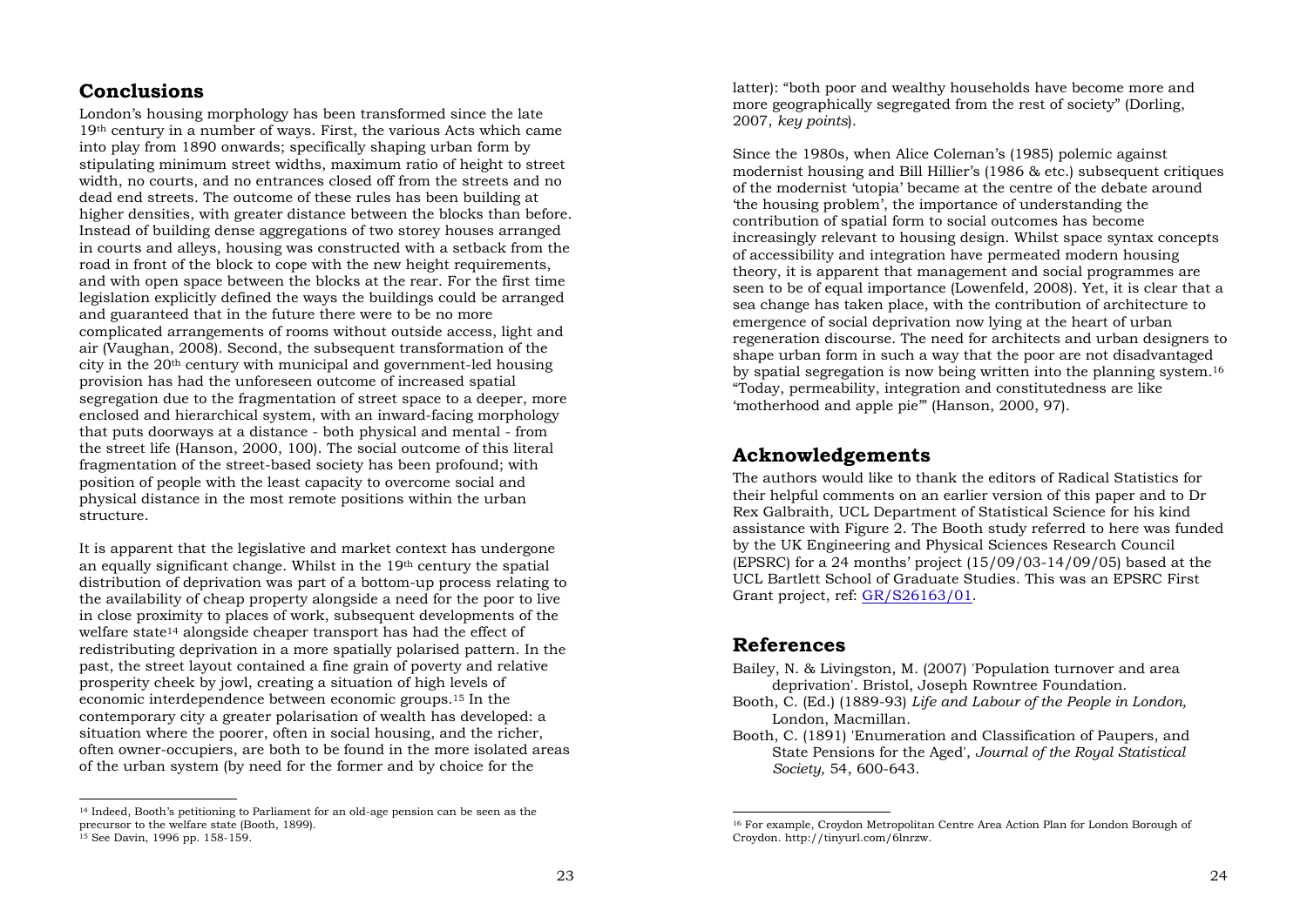Booth, C. (1899) 'Poor Law Statistics as Used in Connection with the Old Age Pension Question', *The Economic Journal,* 9, 212-223.

Bowers, K. J. & Hirschfield, A. (1999) 'Exploring links between crime and disadvantage in North West England: An analysis using Geographical Information Systems', *International Journal of Geographical Information Science,* 13, 159-184.

Boyle, P. J. & Dorling, D. (2004) 'The UK Census: Remarkable resource or bygone of the 'pencil and paper era'?', *Area*.

Bracken, I. & Martin, D. (1995) 'Linkage of the 1981 and 1991 Censuses using surface modelling concepts', *Environment and Planning A,* 27, 379-90.

Carstairs, V. & Morris, R. (1990) '*Deprivation and Health in Scotland',*  Aberdeen, Aberdeen University Press.

Clarke, G., Eyre, H. & Guy, C. (2002) 'Deriving Indicators of Access to Food Retail Provision in British Cities: Studies of Cardiff, Leeds and Bradford', *Urban Studies,* 39, 2041-2060.

Coleman, A. (1985) '*Utopia on Trial: Vision and Reality in Planned Housing',* London, Hilary Shipman.

Davin, A. (1996) '*Growing Up Poor: Home, School and Street in London 1870-1914',* London, Rivers Oram Press.

DCLG (2008) 'Table 101 Dwelling stock: by tenure1, United Kingdom (historical series)', Department for Communities and Local Government http://tinyurl.com/ca8ygt, date accessed: 29/12/08.

Dowler, E., Blair, A., Rex, D., Donkin, A. & Grundy, C. (2001) 'Measuring Access to Healthy Food in Sandwell'. Sandwell, Sandwell Health Authority.

DTLR (2000) '*Our Towns and Cities: The Future - Delivering an Urban Renaissance',* London, DTLR.

Dyos, H. J. (1967) 'The Slums of Victorian London', *Victorian Studies,* XI, 5-40.

Fishman, W. J. (1988) '*East End 1888: a year in a London borough among the labouring poor',* London, Gerald Duckworth & Co. Ltd.

Geddes, I. (2007) 'The Housing Forms and Urban Morphology of Poverty Areas in the London Borough of Islington'. *UCL Bartlett School of Graduate Studies.* London, University College London.

Glennerster, H., Lupton, R., Noden, P. & Power, A. (1999) 'Poverty, Social Exclusion and Neighbourhood: Studying the area bases of social exclusion'. London, London School of Economics.

Green, A. E. & Owen, D. (2006) 'The geography of poor skills and access to work'. York, Joseph Rowntree Foundation.

Greenhalgh, L. & Worpole, K. (2002) '*Park life: urban parks and social renewal',* Stroud, Comedia.

Hamnett, C. (2003) '*Unequal city: London in the Global Arena',* London, Routledge.

Hanson, J. (2000) 'Urban transformations: a history of design ideas', *Urban Design International,* 5, 97-122.

Hillier, B. (1986) 'City of Alice's Dreams'. *Architects Journal.* 

Hillier, B. (2002) 'Can Streets be Made Safe?'. *5th Symposium of the International Urban Planning & Environment Association.* Oxford, University of Oxford.

Lee, P. & Murie, A. (1995) '*Area Measures of Deprivation: a study of current methods and best practices in the identification of poor areas in Great Britain.',* Birmingham, The University of Birmingham Centre for Urban and Regional Studies.

Lowenfeld, J. (2008) 'Estate Regeneration in Practice: The Mozart Estate, Westminster, 1985–2004'. In Harwood, E. & Powers, A. (Eds.) *Twentieth Century Architecture 9: the journal of the Twentieth Century Society - Housing the Twentieth Century Nation.* London, The Twentieth Century Society.

Lupton, R. (2004) 'What We Know About Neighbourhood Change: A literature review'. *CASE report.* LSE, London School of Economics.

Marcus, L. (2007) 'Spatial Captial and How to Measure It: an outline of an analytical theory of the social performativity of urban form'. In Kubat, A. S. (Ed.) *Sixth International Space Syntax Symposium.* Istanbul, Technical University of Istanbul.

Noble, M., Smith, G. A. N., Penhale, B., Wright, G., Dibben, C., Owen, T. & Lloyd, M. (2000) 'Measuring Multiple Deprivation at the Small Area Level: The Indices of Deprivation 2000'. London, DETR.

Orford, S. (2004) 'Identifying and comparing changes in the spatial concentrations of urban poverty and affluence: a case study of inner London', *Computers, Environment and Urban Systems,* 28, 701-717.

Orford, S., Dorling, D., Mitchell, R., Shaw, M. & Davey-Smith, G. (2002) 'Life and death of the people of London: a historical GIS of Charles Booth's inquiry', *Health and Place,* 8, 25-35.

Reeder, D. (1984) 'Charles Booth's Descriptive Map of London Poverty, 1889'. London, London Topographical Society.

Research and Intelligence Team (2008) 'Super Output Areas: A New Geography '. Luton, Department of Environment & Regeneration, Luton Borough Council.

Spicker, P. (2001) 'Poor areas and the 'ecological fallacy'', *Radical Statistics,* 76.

Swensen, S. (2006) 'Mapping Poverty in Agar Town: Economic Conditions Prior to the Development of St. Pancras Station In 1866'. London, London School of Economics.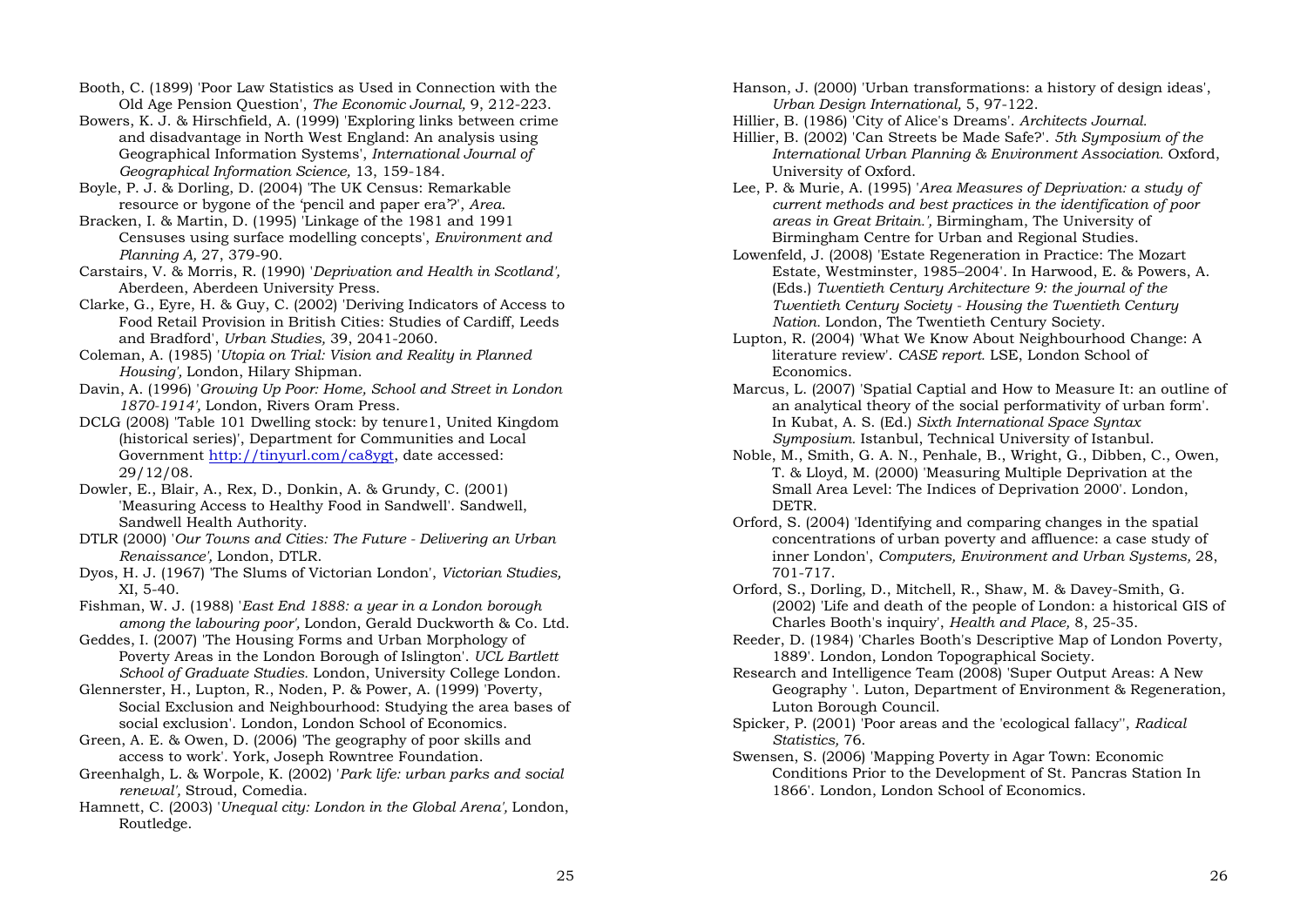Thurstain-Goodwin, M. (2003) 'Data surfaces for a new policy geography'. In Longley, P. & Batty, M. (Eds.) *Advanced Spatial Analysis: The CASA book of GIS.* London, Redlands: ESRI press.

- Vaughan, L. (2007) 'The spatial form of poverty in Charles Booth's London', *Progress in Planning: special issue on The Syntax of Segregation, edited by Laura Vaughan,* 67, 231-250.
- Vaughan, L. (2008) 'Mapping the East End Labyrinth'. In Werner, A. (Ed.) *Jack the Ripper and the East End.* London, Chatto and Windus, 218-237.
- Vaughan, L., Clark, D. C., Sahbaz, O. & Haklay, M. (2005) 'Space and Exclusion: Does urban morphology play a part in social deprivation?', *Area,* 37.4, 402-412.
- Vaughan, L. & Haklay, M. (2006) 'The use of architectural and geographical knowledge in the study of the influence of space on exclusion'. *Proceedings of RGS-IBG Annual International Conference 2006.* Royal Geographical Society, London.

### **Appendix: Space Syntax**

Space syntax is a theory of space and a set of techniques for describing and analysing spatial configurations of all kinds, in particular those found in buildings, town and cities. Originating in the Bartlett School of Architecture, University College London in the 1970s, it started with an attempt to understand if there was an underlying architectural explanation for the social failure of 20th century English housing estates. The research field aims to answer key architectural and urban design questions, starting with whether the layout of cities has an impact on how people use streets.

Space syntax analysis is concerned with systematically describing and analysing streets, squares and all open public space as a continuous system in order to measure how each street space is connected to its surroundings. This is done by taking an accurate map and drawing a set of intersecting lines through all the spaces of the urban grid so that the grid is covered and all rings of circulation are completed. The resulting set of lines is called an 'axial map'. The axial map is used in space syntax analysis to represent and analyse all open public space as a continuous spatial network in order to measure how well connected each street space is to its surroundings (figure 5a-b).

Space syntax analysis computes all the lines according to their relative depth to each other, using simple mathematical measures. The terminology used to describe this depth refers to how spatially *integrated* or *segregated* a street space is. The resulting numbers then form the basis for coloured up maps which represent the distribution of spatial accessibility. The range of numbers goes from red for the most accessible (integrated) through the colour spectrum to blue for the least accessible (segregated) or from dark grey to light grey in a greyscale map (figure 5c)**.**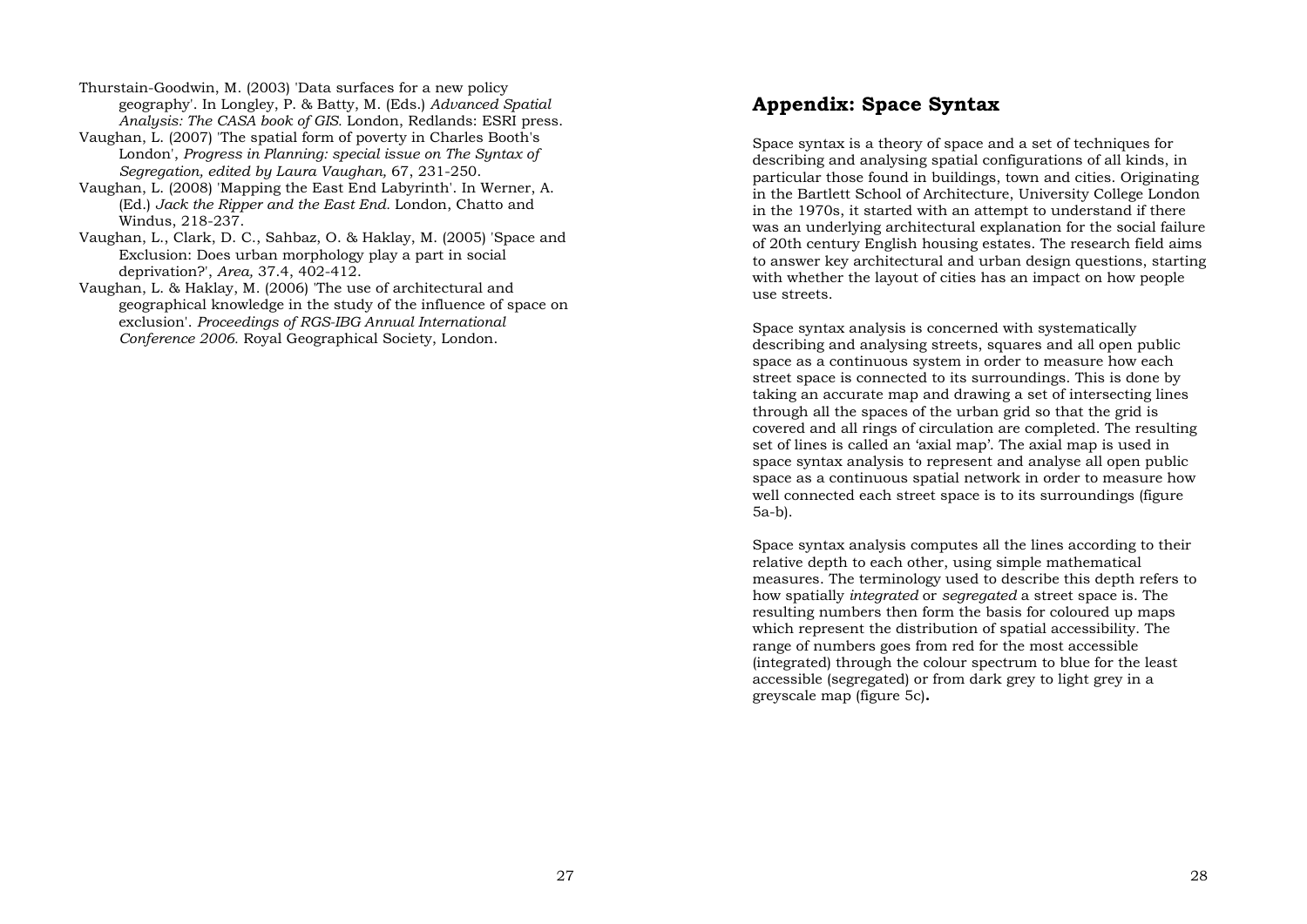





Figure 5c: Axial map processed to show calculation of radius n integration

Figure 5b: Axial map

The **axial map** is analysed as a set of nodes and edges. The depth of each space is calculated by constructing a justified graph (Figure 6), from any particular space in the system, considered the root of the graph, and all other spaces directly connected to this are linked to it one level up; the spaces connected to this are linked a second level up and so on until all spaces in the system have been connected $17$ .



Figure 6: Justified graph, showing first 5 steps in the graph

This process allows the calculation of a measure of *depth* of any space from any other given space. *Mean depth* (MD) is calculated by averaging the depth of each node within each possible justified graph of the spatial system. *Integration* in practice measures the relative accessibility of nodes within a spatial system; spaces, which are found deep in a system have lower integration values, while higher integration values usually correlate with high levels of movement and activity and thus with social interaction.

Integration is calculated according to the following formulas:

Integration = 1/RRA (*Real Relative Asymmetry*)

RRA = RA/Dk (*Relative Asymmetry/A value based on the number of spaces in the system18*)

RA = 2(MD-1)/k-2 (*Mean Depth as defined above*/*where k represents the number of spaces in the system*)

<sup>17</sup> Nowadays the graphs are calculated automatically in software written for this purpose, see http://www.spacesyntax.org/software/index.asp.

<sup>&</sup>lt;sup>18</sup> For more information on how to derive the Dk values for a given system, refer to the *Social Logic of Space* (Hillier and Hanson, 1984).